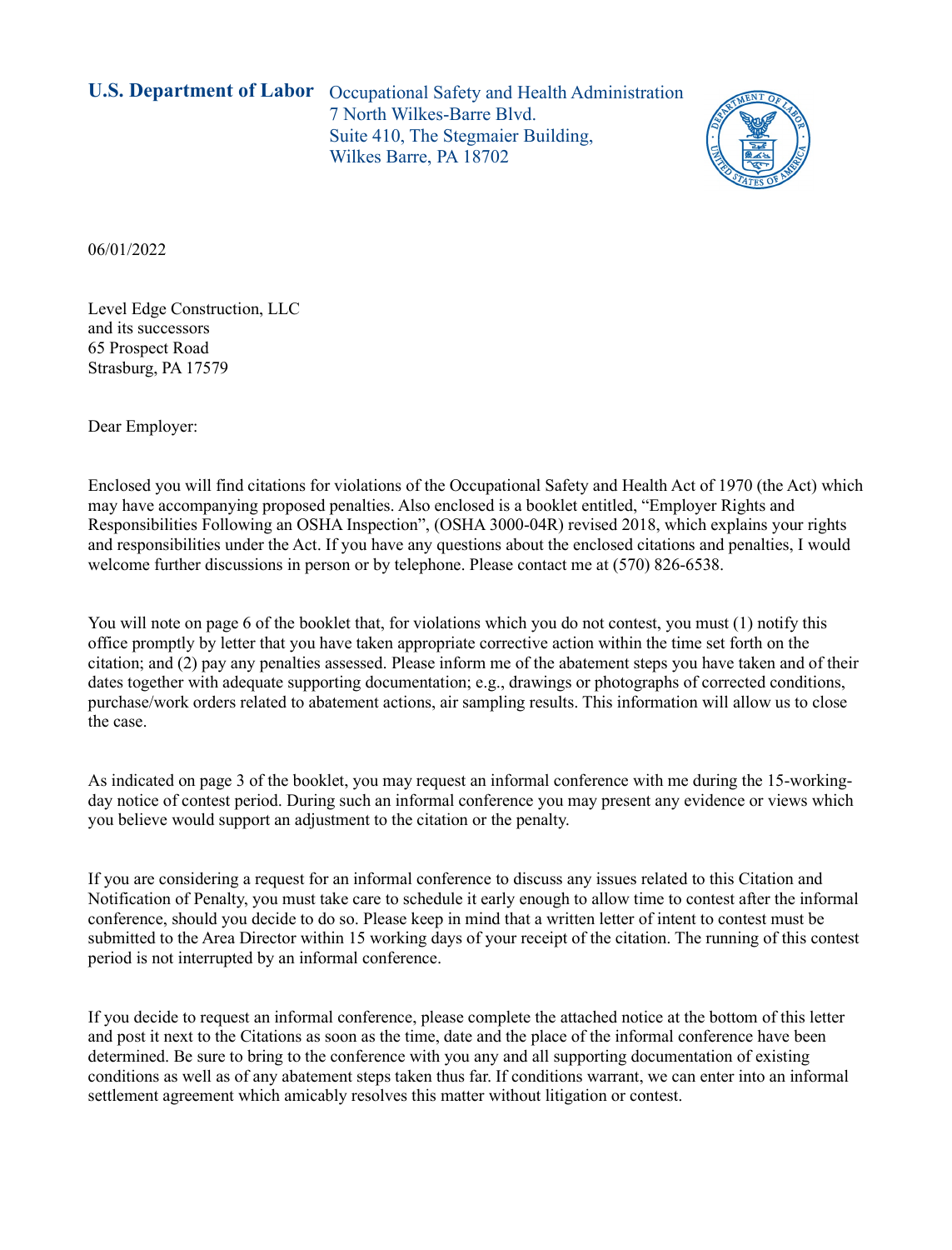You should be aware that OSHA publishes information on its inspection and citation activity on the Internet under the provisions of Electronic Freedom of Information Act. The information related to these alleged violations will be posted when our system indicates that you have received this citation. You are encouraged to review the information concerning your establishment at [www.osha.gov.](http://www.osha.gov/) If you have any dispute with the accuracy of the information displayed, please contact this office.

Sincerely,



**Mary Reynolds** Area Director

Enclosures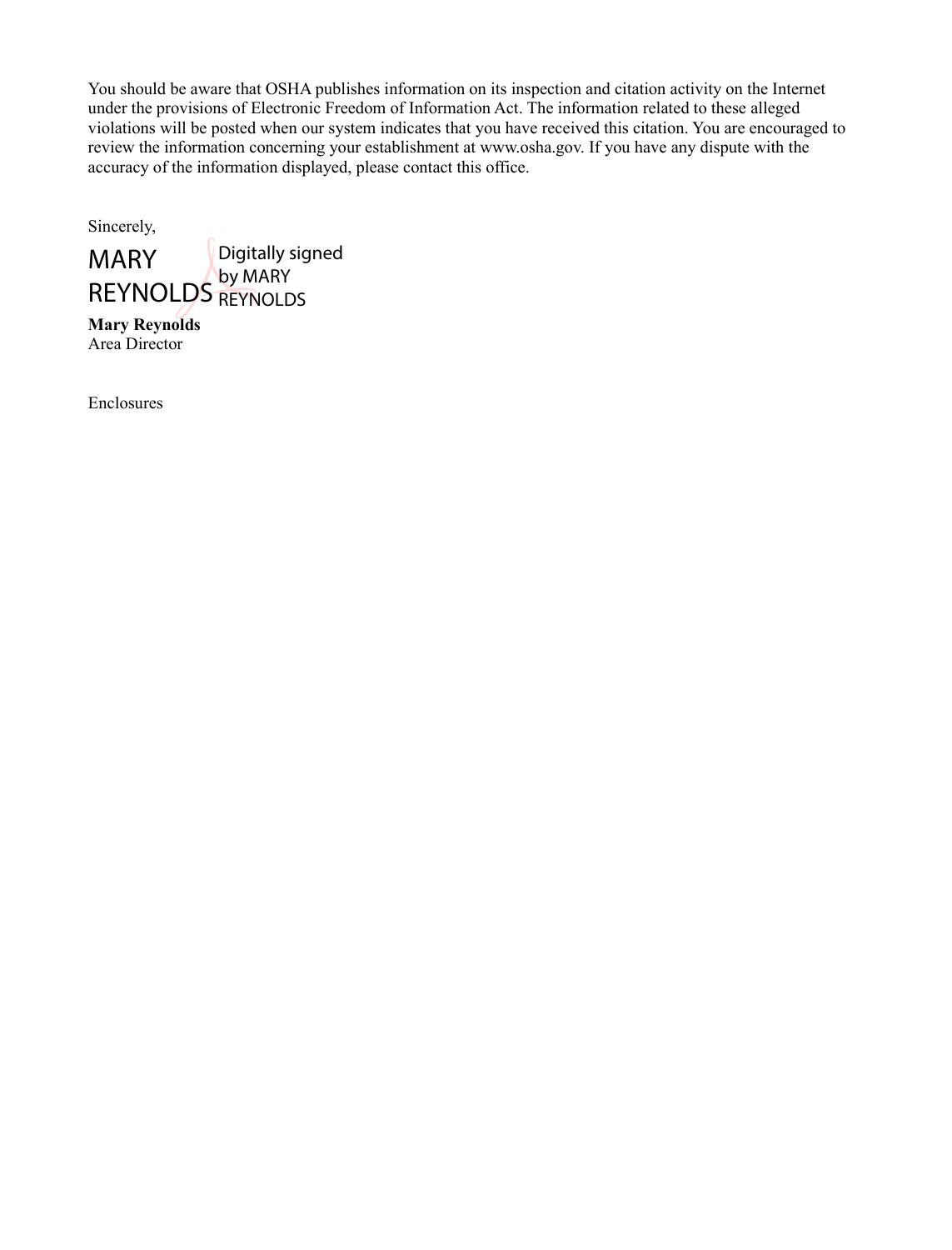#### **U.S. Department of Labor** Occupational Safety and Health Administration 7 North Wilkes-Barre Blvd. Suite 410, The Stegmaier Building, Wilkes Barre, PA 18702



# Citation and Notification of Penalty

**To**: Level Edge Construction, LLC and its successors 65 Prospect Road Strasburg, PA 17579

#### **Inspection Site:**

PENNDOT Salt Storage Stockpile, 411 Main Street Luzerne, PA 18709

**Inspection Number**: 1567902 **Inspection Date(s)**: 12/09/2021 - 01/11/2022 **Issuance Date**: 06/01/2022

*The violation(s) described in this Citation and Notification of Penalty is (are) alleged to have occurred on or about the day(s) the inspection was made unless otherwise indicated within the description given below.* 

This Citation and Notification of Penalty (this Citation) describes violations of the Occupational Safety and Health Act of 1970. The penalty(ies) listed herein is (are) based on these violations. You must abate the violations referred to in this Citation by the dates listed and pay the penalties proposed, unless within 15 working days (excluding weekends and Federal holidays) from your receipt of this Citation and Notification of Penalty **you either call to schedule an informal conference (see paragraph below) or** you mail a notice of contest to the U.S. Department of Labor Area Office at the address shown above. Please refer to the enclosed booklet (OSHA 3000) which outlines your rights and responsibilities and which should be read in conjunction with this form. Issuance of this Citation does not constitute a finding that a violation of the Act has occurred unless there is a failure to contest as provided for in the Act or, if contested, unless this Citation is affirmed by the Review Commission or a court.

**Posting -** The law requires that a copy of this Citation and Notification of Penalty be posted immediately in a prominent place at or near the location of the violation(s) cited herein, or, if it is not practicable because of the nature of the employer's operations, where it will be readily observable by all affected employees. This Citation must remain posted until the violation(s) cited herein has (have) been abated, or for 3 working days (excluding weekends and Federal holidays), whichever is longer.

**Informal Conference** - An informal conference is not required. However, if you wish to have such a conference you may request one with the Area Director during the 15 working day contest period by calling (570) 826-6538. During such an informal conference, you may present any evidence or views which you believe would support an adjustment to the citation(s) and/or penalty(ies).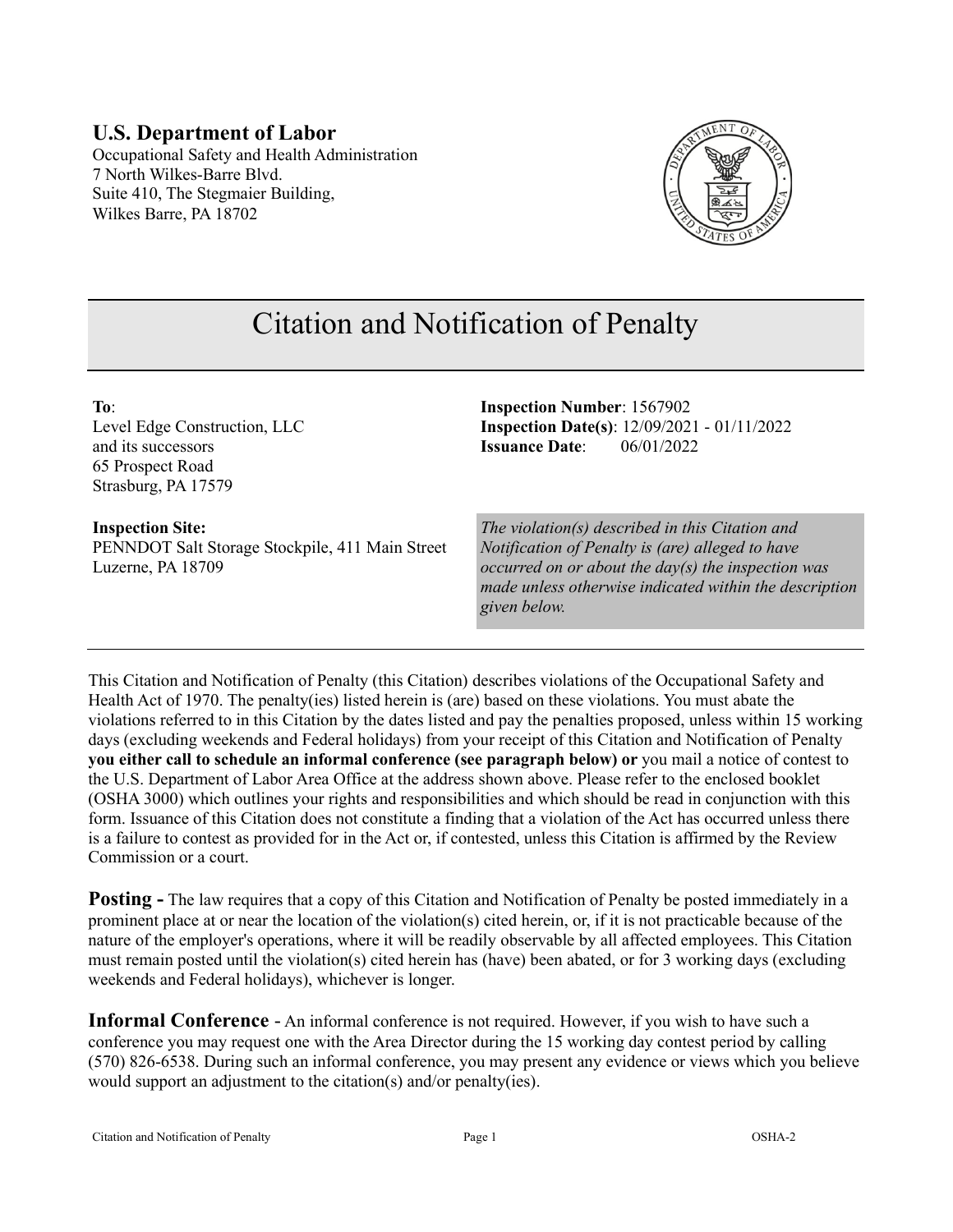If you are considering a request for an informal conference to discuss any issues related to this Citation and Notification of Penalty, you must take care to schedule it early enough to allow time to contest after the informal conference, should you decide to do so. Please keep in mind that a written letter of intent to contest must be submitted to the Area Director within 15 working days of your receipt of this Citation. The running of this contest period is not interrupted by an informal conference.

If you decide to request an informal conference, please complete, remove and post the Notice to Employees next to this Citation and Notification of Penalty as soon as the time, date, and place of the informal conference have been determined. Be sure to bring to the conference any and all supporting documentation of existing conditions as well as any abatement steps taken thus far. If conditions warrant, we can enter into an informal settlement agreement which amicably resolves this matter without litigation or contest.

**Right to Contest –** You have the right to contest this Citation and Notification of Penalty. You may contest all citation items or only individual items. You may also contest proposed penalties and/or abatement dates without contesting the underlying violations. **Unless you inform the Area Director in writing that you intend to contest the citation(s) and/or proposed penalty(ies) within 15 working days after receipt, the citation(s) and the proposed penalty(ies) will become a final order of the Occupational Safety and Health Review Commission and may not be reviewed by any court or agency.**

**Penalty Payment** – Penalties are due within 15 working days of receipt of this notification unless contested. (See the enclosed booklet and the additional information provided related to the Debt Collection Act of 1982.) Make your check or money order payable to "DOL-OSHA". Please indicate the Inspection Number on the remittance. You can also make your payment electronically at [www.pay.gov.](https://www.pay.gov/) At the top of the pay.gov homepage, type "**OSHA**" in the Search field and select Search. From **OSHA Penalty Payment Form** search result, select Continue. The direct link is:

#### <https://www.pay.gov/paygov/forms/formInstance.html?agencyFormId=53090334>

You will be required to enter your inspection number when making the payment. Payments can be made by credit card or Automated Clearing House (ACH) using your banking information. Payments of \$25,000 or more require a Transaction ID, and also must be paid using ACH. If you require a Transaction ID, please contact the OSHA Debt Collection Team at (202) 693-2170.

OSHA does not agree to any restrictions or conditions or endorsements put on any check, money order, or electronic payment for less than the full amount due, and will process the payments as if these restrictions or conditions do not exist.

**Notification of Corrective Action –** For each violation which you do not contest, you must provide *abatement certification* to the Area Director of the OSHA office issuing the citation and identified above. This abatement certification is to be provided by letter within 10 calendar days after each abatement date. Abatement certification includes the date and method of abatement. If the citation indicates that the violation was corrected during the inspection, no abatement certification is required for that item. The abatement certification letter must be posted at the location where the violation appeared and the corrective action took place or employees must otherwise be effectively informed about abatement activities. A sample abatement certification letter is enclosed with this Citation. In addition, where the citation indicates that *abatement documentation* is necessary, evidence of the purchase or repair of equipment, photographs or video, receipts, training records, etc., verifying that abatement has occurred is required to be provided to the Area Director.

**Employer Discrimination Unlawful** – The law prohibits discrimination by an employer against an employee for filing a complaint or for exercising any rights under this Act. An employee who believes that he/she has been discriminated against may file a complaint no later than 30 days after the discrimination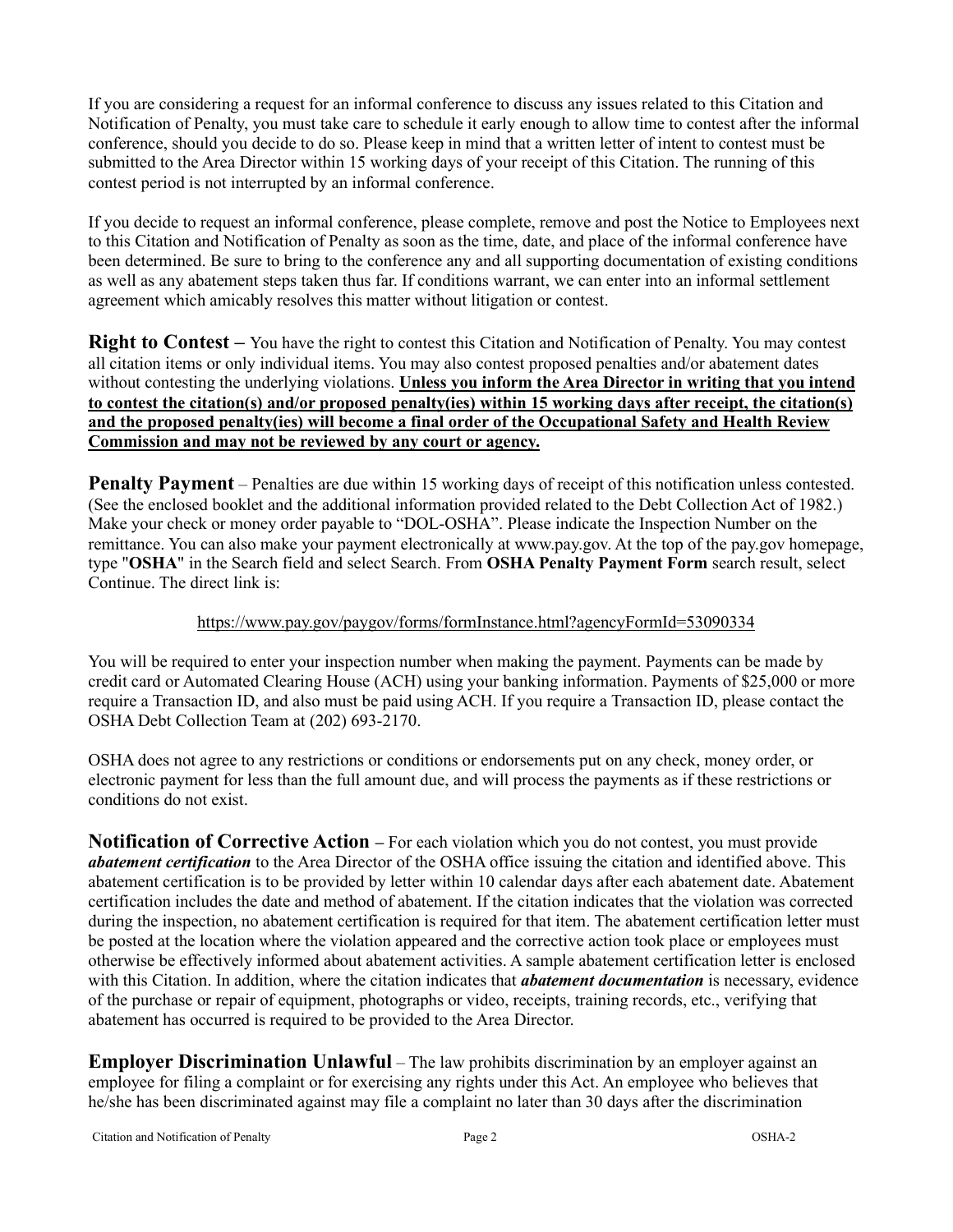occurred with the U.S. Department of Labor Area Office at the address shown above.

**Employer Rights and Responsibilities** – The enclosed booklet (OSHA 3000) outlines additional employer rights and responsibilities and should be read in conjunction with this notification.

**Notice to Employees** – The law gives an employee or his/her representative the opportunity to object to any abatement date set for a violation if he/she believes the date to be unreasonable. The contest must be mailed to the U.S. Department of Labor Area Office at the address shown above and postmarked within 15 working days (excluding weekends and Federal holidays) of the receipt by the employer of this Citation and Notification of Penalty.

**Inspection Activity Data –** You should be aware that OSHA publishes information on its inspection and citation activity on the Internet under the provisions of the Electronic Freedom of Information Act. The information related to these alleged violations will be posted when our system indicates that you have received this citation. You are encouraged to review the information concerning your establishment at www.osha.gov. If you have any dispute with the accuracy of the information displayed, please contact this office.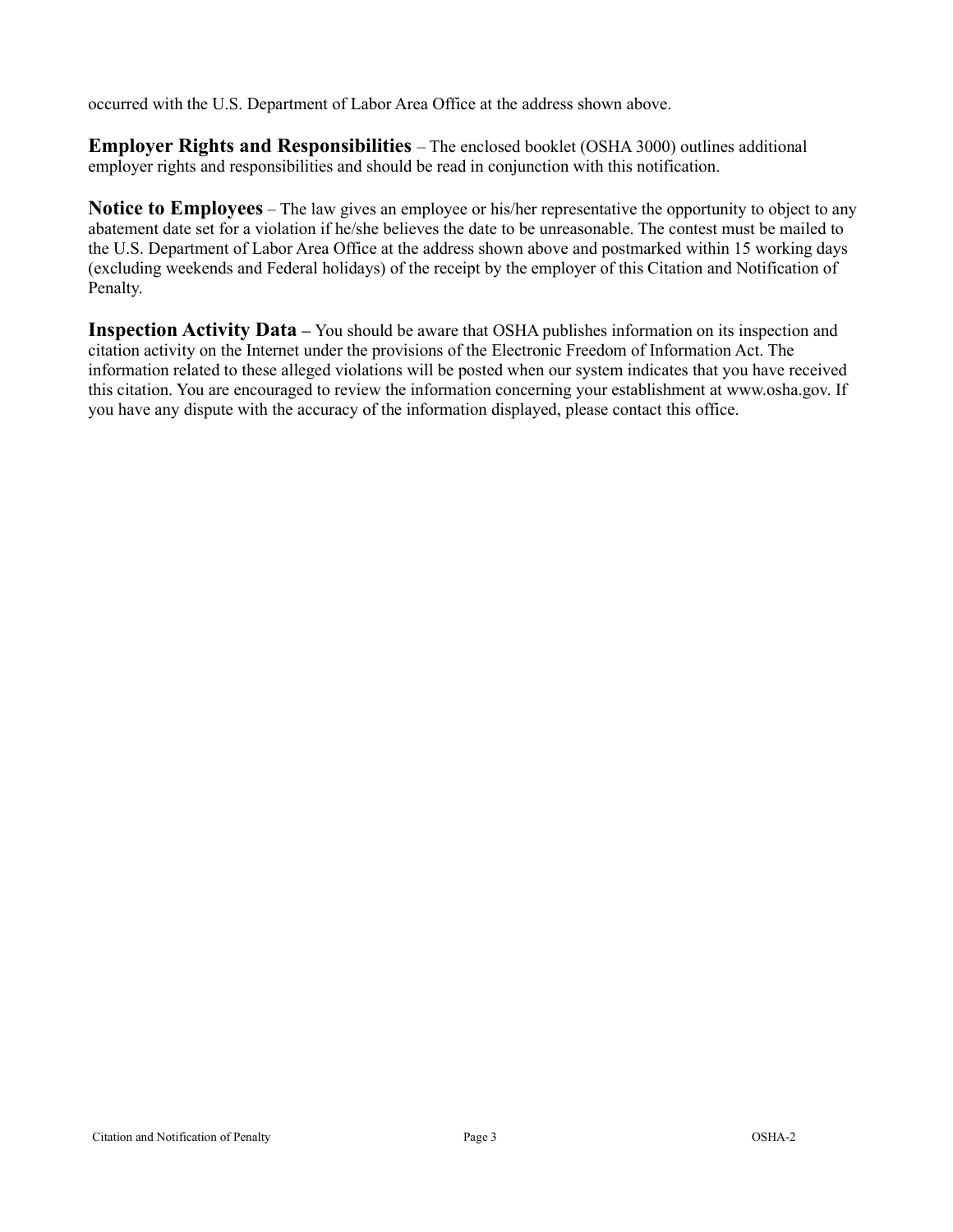

## NOTICE TO EMPLOYEES OF INFORMAL CONFERENCE

An informal conference has been scheduled with OSHA to discuss the citation(s) issued on

06/01/2022. The conference will be held by telephone or at the OSHA office located at 7 North

Wilkes-Barre Blvd., Suite 410, The Stegmaier Building,, Wilkes Barre, PA 18702 on

external at \_\_\_\_\_\_\_\_\_\_\_\_\_\_\_\_\_\_. Employees and/or representatives of employees

have a right to attend an informal conference.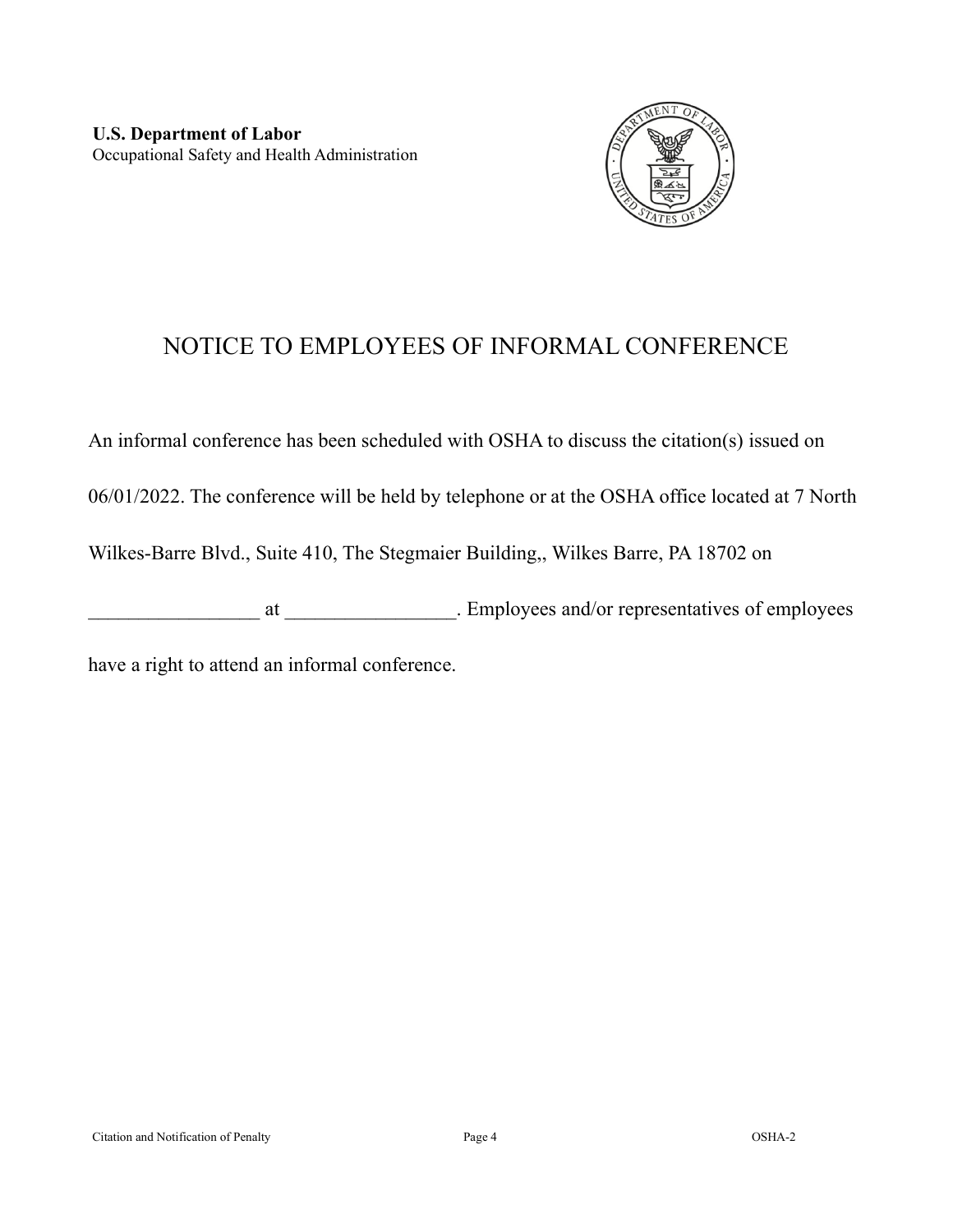#### **CERTIFICATION OF CORRECTIVE ACTION WORKSHEET**

**Inspection Number: 1567902** 

| Company Name: Level Edge Construction, LLC<br>Inspection Site: PENNDOT Salt Storage Stockpile, 411 Main Street, Luzerne, PA 18709<br>Issuance Date: 06/01/2022<br>List the specific method of correction for each item on this citation in this package that does not read "Corrected"<br>During Inspection" and return to: U.S. Department of Labor - Occupational Safety and Health<br>Administration, 7 North Wilkes-Barre Blvd., Suite 410, The Stegmaier Building,, Wilkes Barre, PA 18702. |  |  |  |
|--------------------------------------------------------------------------------------------------------------------------------------------------------------------------------------------------------------------------------------------------------------------------------------------------------------------------------------------------------------------------------------------------------------------------------------------------------------------------------------------------|--|--|--|
|                                                                                                                                                                                                                                                                                                                                                                                                                                                                                                  |  |  |  |
|                                                                                                                                                                                                                                                                                                                                                                                                                                                                                                  |  |  |  |
|                                                                                                                                                                                                                                                                                                                                                                                                                                                                                                  |  |  |  |
|                                                                                                                                                                                                                                                                                                                                                                                                                                                                                                  |  |  |  |
|                                                                                                                                                                                                                                                                                                                                                                                                                                                                                                  |  |  |  |
|                                                                                                                                                                                                                                                                                                                                                                                                                                                                                                  |  |  |  |

I certify that the information contained in this document is accurate and that the affected employees and their representatives have been informed of the abatement.

| Signature             | Date  |
|-----------------------|-------|
| Typed or Printed Name | Title |

**NOTE: 29 USC 666(g)** whoever knowingly makes any false statements, representation or certification in any application, record, plan or other documents filed or required to be maintained pursuant to the Act shall, upon conviction, be punished by a fine of not more than \$10,000 or by imprisonment of not more than 6 months or both.

**POSTING:** A copy of completed Corrective Action Worksheet should be posted for employee review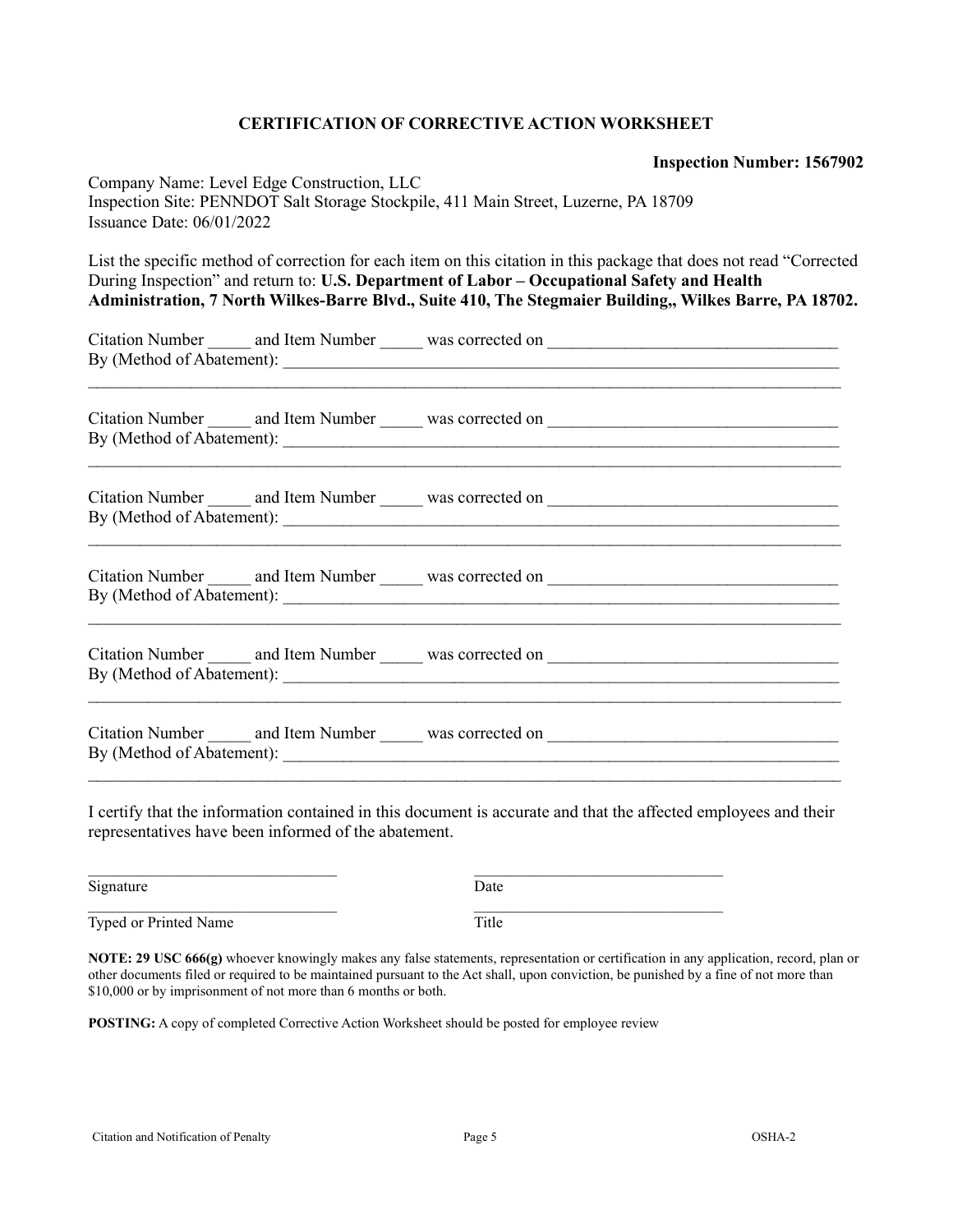**Inspection Number**: 1567902 **Inspection Date(s)**: 12/09/2021 - 01/11/2022 **Issuance Date**: 06/01/2022



#### **Citation and Notification of Penalty**

**Company Name: Level Edge Construction, LLC Inspection Site:** PENNDOT Salt Storage Stockpile, 411 Main Street, Luzerne, PA 18709

Citation 1 Item 1 Type of Violation: **Serious**

29 CFR 1926.100(a): Employees working in areas where there was a possible danger of head injury from impact, or falling or flying objects, or from electrical shock and burns, were not protected by protective helmets:

a) PENNDOT Salt Storage Stockpile #0432300, 411 Main Street, Luzerne, PA: The employer failed to ensure employees working on lower levels exposed to impact hazards and falling object hazards wore hard hats, on or about, December 9, 2021.

ABATEMENT CERTIFICATION AND DOCUMENTATION REQUIRED

#### **ABATEMENT DOCUMENTATION REQUIRED FOR THIS ITEM**

Date By Which Violation Must be Abated: June 28, 2022 Proposed Penalty:  $$7,977.00$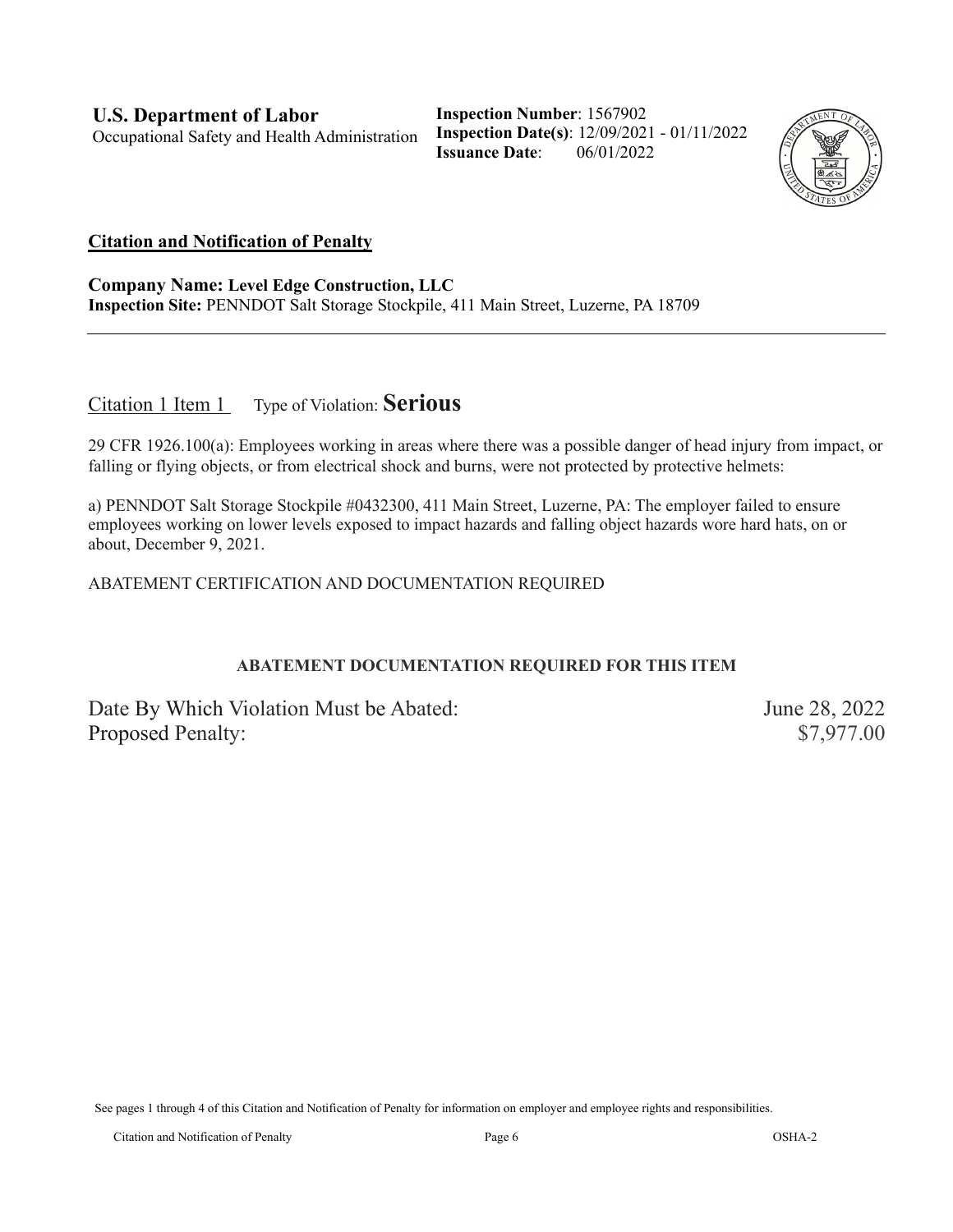**Inspection Number**: 1567902 **Inspection Date(s)**: 12/09/2021 - 01/11/2022 **Issuance Date**: 06/01/2022



#### **Citation and Notification of Penalty**

**Company Name: Level Edge Construction, LLC Inspection Site:** PENNDOT Salt Storage Stockpile, 411 Main Street, Luzerne, PA 18709

Citation 1 Item 2 Type of Violation: **Serious**

29 CFR 1926.451(f)(3): Scaffolds and scaffold components were not inspected for visible defects by a competent person before each work shift, and after any occurrence which could affect a scaffold's structural integrity:

a) PENNDOT Salt Storage Stockpile #0432300, 411 Main Street, Luzerne, PA: The employer did not have a competent person inspect the scaffold prior to use, the top rails of the guard rail system, platform floor and perimeter frame of the MEC 3084RT lift were damaged, on or about December 9, 2021.

ABATEMENT CERTIFICATION AND DOCUMENTATION REQUIRED

#### **ABATEMENT DOCUMENTATION REQUIRED FOR THIS ITEM**

Date By Which Violation Must be Abated: June 28, 2022 Proposed Penalty:  $$11,167.00$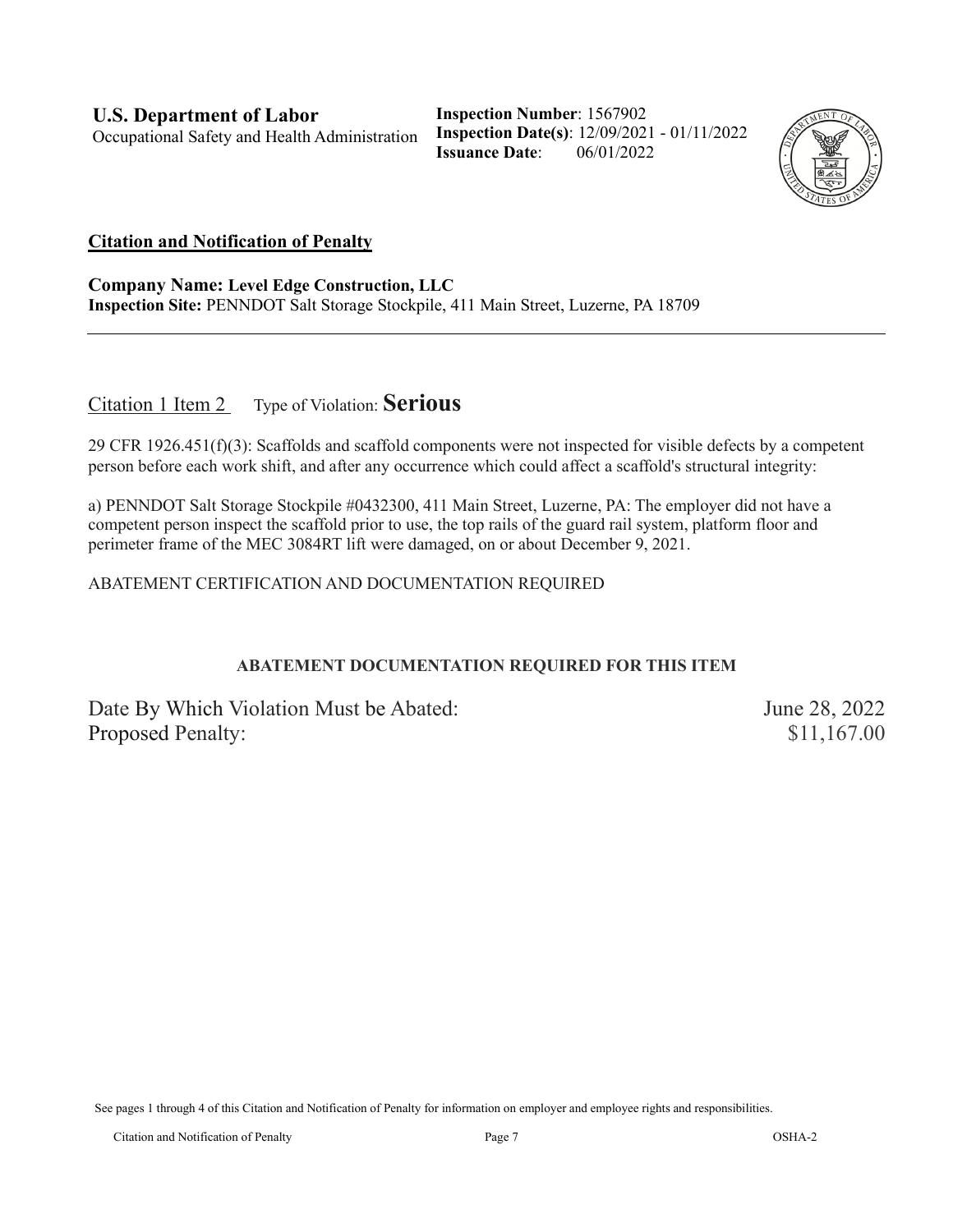**Inspection Number**: 1567902 **Inspection Date(s)**: 12/09/2021 - 01/11/2022 **Issuance Date**: 06/01/2022



#### **Citation and Notification of Penalty**

**Company Name: Level Edge Construction, LLC Inspection Site:** PENNDOT Salt Storage Stockpile, 411 Main Street, Luzerne, PA 18709

#### Citation 1 Item 3 Type of Violation: **Serious**

29 CFR 1926.451(h)(2)(iii): Where tools, materials, or equipment were piled to a height higher than the top edge of the toeboard, paneling or screening extending from the toeboard or platform to the top of the guardrail was not erected for a distance sufficient to protect employees below:

a) PENNDOT Salt Storage Stockpile #0432300, 411 Main Street, Luzerne, PA: The employer piled materials to a height higher than the top edge of the toeboard and did not erect paneling or screening on or about December 9, 2021.

#### **ABATEMENT DOCUMENTATION REQUIRED FOR THIS ITEM**

Date By Which Violation Must be Abated: June 13, 2022 Proposed Penalty:  $$7,977.00$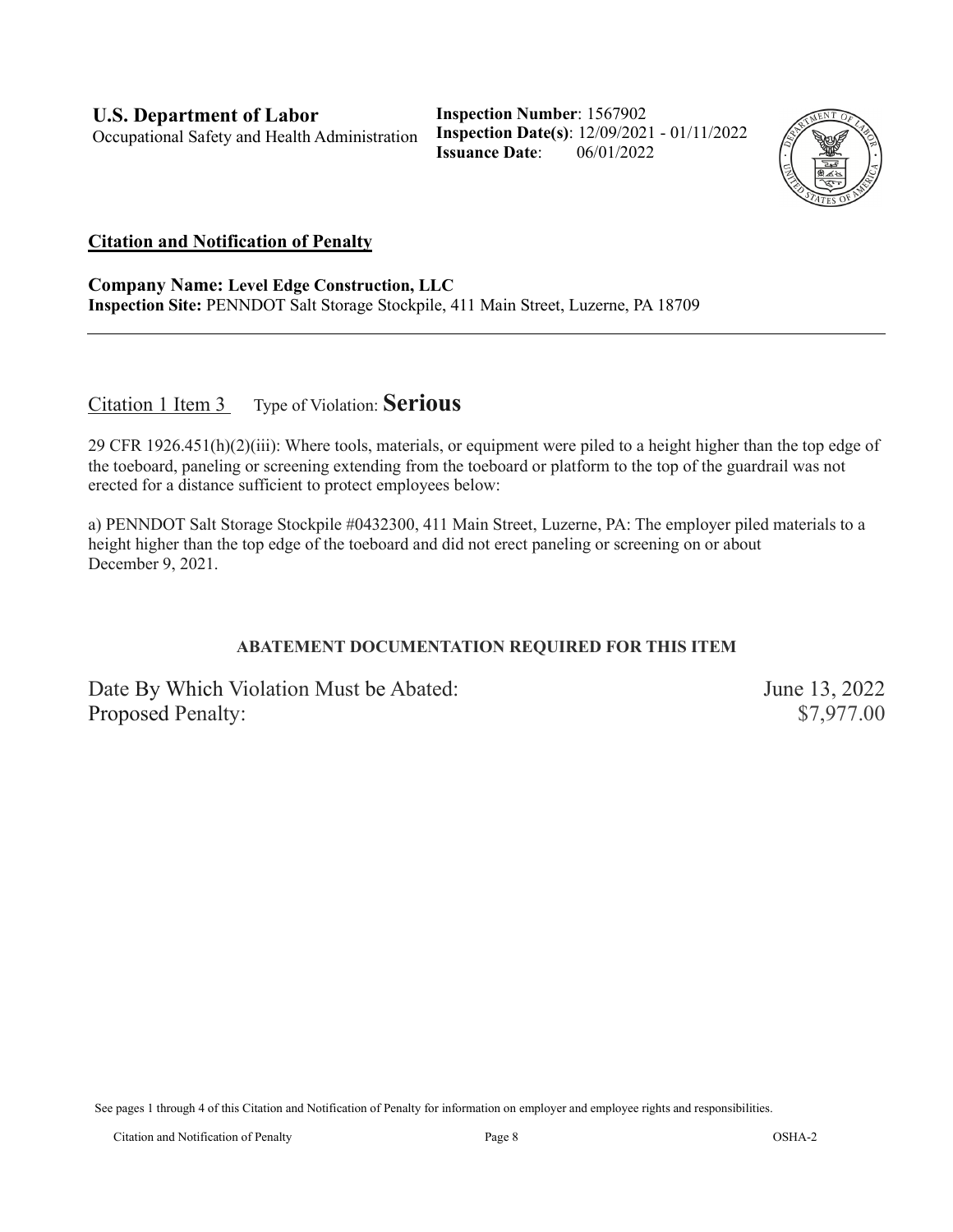**Inspection Number**: 1567902 **Inspection Date(s)**: 12/09/2021 - 01/11/2022 **Issuance Date**: 06/01/2022



#### **Citation and Notification of Penalty**

**Company Name: Level Edge Construction, LLC Inspection Site:** PENNDOT Salt Storage Stockpile, 411 Main Street, Luzerne, PA 18709

Citation 1 Item 4 Type of Violation: **Serious**

29 CFR 1926.454(a): The employer did not have each employee who performed work while on a scaffold trained by a person qualified in the subject matter to recognize the hazards associated with the type of scaffold being used and to understand the procedures to control or minimize those hazards:

a) PENNDOT Salt Storage Stockpile #0432300, 411 Main Street, Luzerne, PA: The employer did not ensure employees were trained on the hazards associated with working on the lift on or about December 9, 2021.

ABATEMENT CERTIFICATION AND DOCUMENTATION REQUIRED

#### **ABATEMENT DOCUMENTATION REQUIRED FOR THIS ITEM**

Date By Which Violation Must be Abated: June 28, 2022 Proposed Penalty:  $$6,381.00$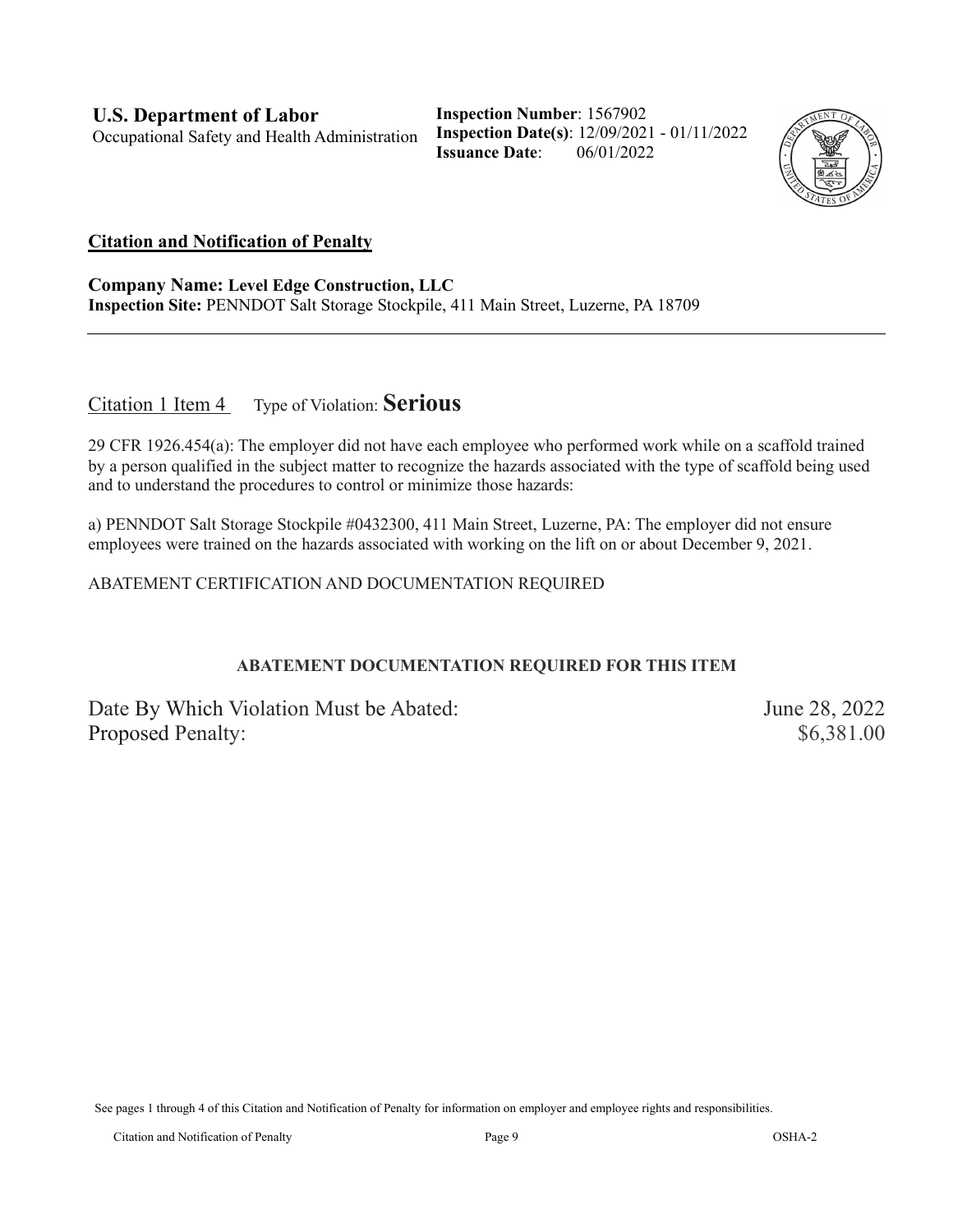**Inspection Number**: 1567902 **Inspection Date(s)**: 12/09/2021 - 01/11/2022 **Issuance Date**: 06/01/2022



#### **Citation and Notification of Penalty**

**Company Name: Level Edge Construction, LLC Inspection Site:** PENNDOT Salt Storage Stockpile, 411 Main Street, Luzerne, PA 18709

Citation 1 Item 5 Type of Violation: **Serious**

29 CFR 1926.503(b)(1): The employer did not verify compliance with paragraph (a) of this section by preparing a written (training) certification record including the name or other identity of the employee trained, the date(s) of the training, and the signature of the person who conducted the training or the signature of the employer.

a) PENNDOT Salt Storage Stockpile #0432300, 411 Main Street, Luzerne, PA: The employer did not ensure that training on the use and operation of fall protection systems was certified, on or about December 9, 2021.

ABATEMENT CERTIFICATION AND DOCUMENTATION REQUIRED

#### **ABATEMENT DOCUMENTATION REQUIRED FOR THIS ITEM**

Date By Which Violation Must be Abated: June 13, 2022 Proposed Penalty:  $$6,381.00$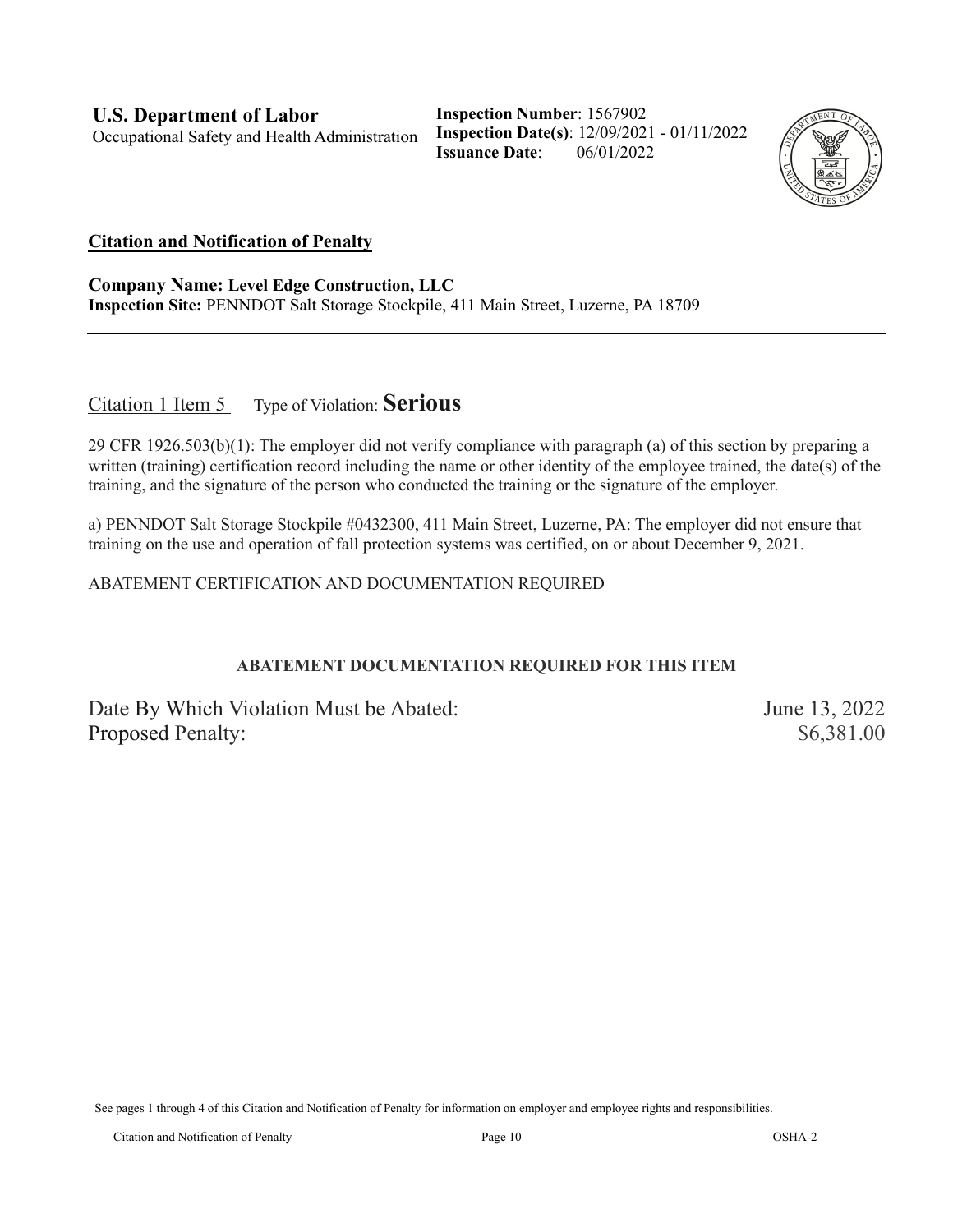**Inspection Number**: 1567902 **Inspection Date(s)**: 12/09/2021 - 01/11/2022 **Issuance Date**: 06/01/2022



#### **Citation and Notification of Penalty**

**Company Name: Level Edge Construction, LLC Inspection Site:** PENNDOT Salt Storage Stockpile, 411 Main Street, Luzerne, PA 18709

### Citation 2 Item 1 Type of Violation: **Willful - Serious**

29 CFR 1926.102(a)(1): The employer did not ensure that each affected employee used appropriate eye or face protection when exposed to eye or face hazards from flying particles:

a) PENNDOT Salt Storage Stockpile #0432300, 411 Main Street, Luzerne, PA: The employer did not ensure employees performing carpentry work were exposed to eye hazards while using pneumatic nail guns and the employer used safety glasses, on or about, December 9, 2021.

ABATEMENT CERTIFICATION AND DOCUMENTATION REQUIRED

#### **ABATEMENT DOCUMENTATION REQUIRED FOR THIS ITEM**

Date By Which Violation Must be Abated: June 28, 2022 Proposed Penalty:  $$95,715.00$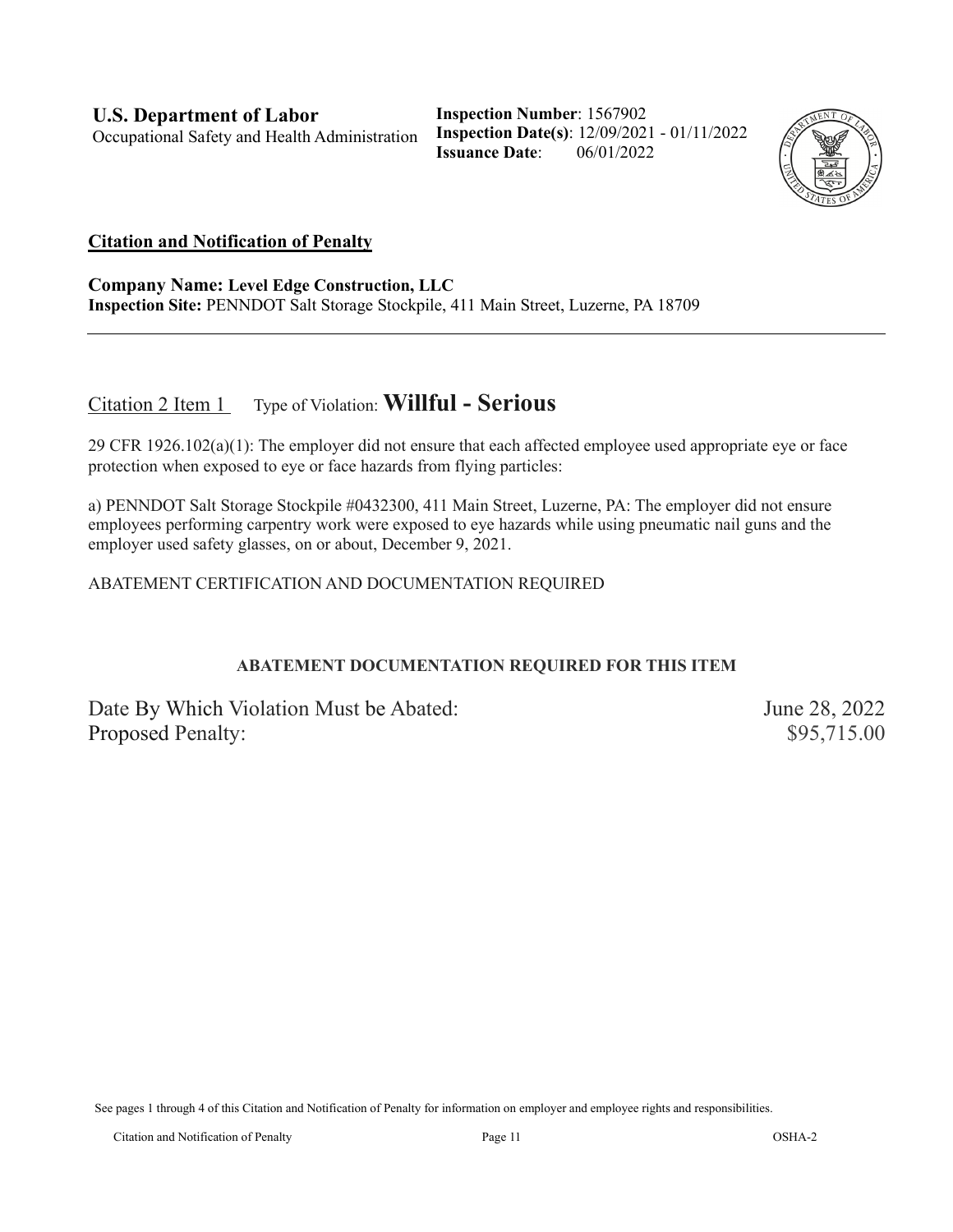**Inspection Number**: 1567902 **Inspection Date(s)**: 12/09/2021 - 01/11/2022 **Issuance Date**: 06/01/2022



#### **Citation and Notification of Penalty**

**Company Name: Level Edge Construction, LLC Inspection Site:** PENNDOT Salt Storage Stockpile, 411 Main Street, Luzerne, PA 18709

### Citation 2 Item 2 Type of Violation: **Willful - Serious**

29 CFR 1926.501(b)(15): Each employee on a walking/working surface 6 feet (1.8 meters) or more above lower levels was not protected from falling by a guardrail system, safety net system, or personal fall arrest system:

a) PENNDOT Salt Storage Stockpile #0432300, 411 Main Street, Luzerne, PA: The employer did not ensure that an employee performing carpentry work approximately fourteen feet four inches above the parking lot was protected from falling by a guardrail system, safety net system or personal fall arrest system, on or about December 9, 2021.

#### ABATEMENT CERTIFICATION AND DOCUMENTATION REQUIRED

#### **ABATEMENT DOCUMENTATION REQUIRED FOR THIS ITEM**

Date By Which Violation Must be Abated: June 13, 2022 Proposed Penalty:  $$111,671.00$ 

 $\omega$  . The contract of the contract of the contract of the contract of the contract of the contract of the contract of the contract of the contract of the contract of the contract of the contract of the contract of the co MARY **REYNOLDS** Digitally signed by MARY REYNOLDS

**Mary Reynolds** Area Director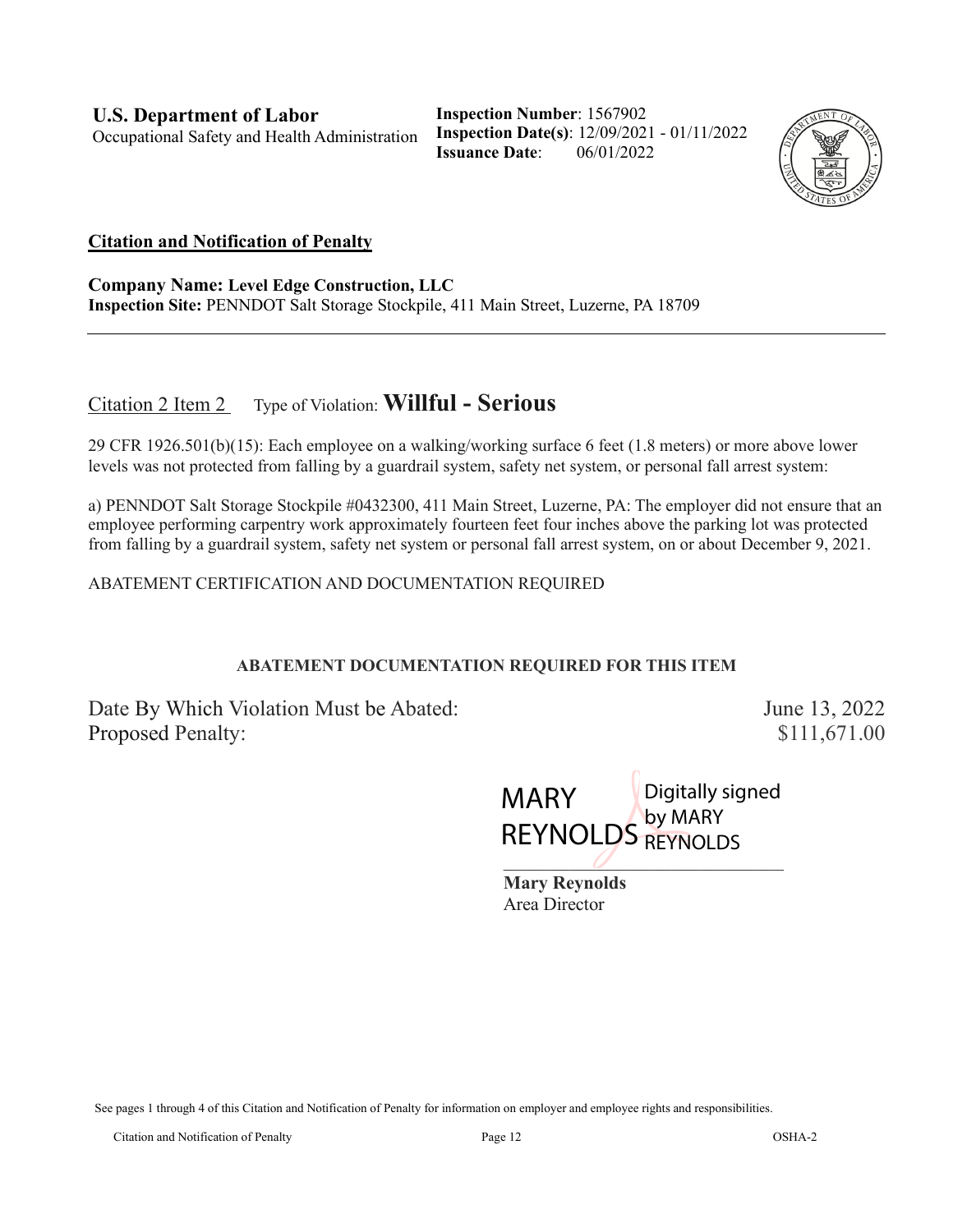#### **U.S. Department of Labor**

Occupational Safety and Health Administration 7 North Wilkes-Barre Blvd. Suite 410, The Stegmaier Building, Wilkes Barre, PA 18702



# INVOICE / DEBT COLLECTION NOTICE

**\_\_\_\_\_\_\_\_\_\_\_\_\_\_\_\_\_\_\_\_\_\_\_\_\_\_\_\_\_\_\_\_\_\_\_\_\_\_\_\_\_\_\_\_\_\_\_\_\_\_\_\_\_\_\_\_\_\_\_\_\_\_\_\_\_\_\_\_\_\_\_\_\_\_\_\_\_\_\_\_\_\_\_\_\_\_\_\_\_\_\_\_\_\_\_\_\_\_\_\_\_\_\_\_\_\_\_\_\_\_\_\_\_\_\_\_\_\_**

#### **Company Name: Level Edge Construction, LLC Inspection Site: PENNDOT Salt Storage Stockpile, 411 Main Street, Luzerne, PA 18709 Issuance Date: 06/01/2022**

Summary of Penalties for Inspection Number:1567902

Citation 1 Item 1, Serious **\$7,977.00** S Citation 1 Item 2, Serious  $\frac{11,167.00}{2}$ Citation 1 Item 3, Serious  $$7.977.00$ Citation 1 Item 4, Serious  $\frac{1}{2}$  S6.381.00 Citation 1 Item 5, Serious  $$6,381.00$ Citation 2 Item 1, Willful - Serious  $$95,715.00$ Citation 2 Item 2, Willful - Serious  $$111,671.00$ 

#### **TOTAL PROPOSED PENALTIES: \$247,269.00**

To avoid additional charges, please remit payment promptly to this Area Office for the total amount of the uncontested penalties summarized above. Make your check or money order payable to: "DOL-OSHA". Please indicate OSHA's Inspection Number (indicated above) on the remittance. You can also make your payment electronically at [www.pay.gov.](https://www.pay.gov/) At the top of the pay.gov homepage, type "**OSHA**" in the Search field and select Search. From the **OSHA Penalty Payment Form** search result, select Continue. The direct link is: [https://www.pay.gov/paygov/forms/formInstance.html?agencyFormId=53090334.](https://www.pay.gov/paygov/forms/formInstance.html?agencyFormId=53090334) You will be required to enter your inspection number when making the payment. Payments can be made by credit card or Automated Clearing House (ACH) using your banking information. Payments of \$25,000 or more require a Transaction ID, and also must be paid using ACH. If you require a Transaction ID, please contact the OSHA Debt Collection Team at (202) 693-2170.

OSHA does not agree to any restrictions or conditions or endorsements put on any check, money order, or electronic payment for less than the full amount due, and will cash the check or money order as if these restrictions or conditions do not exist.